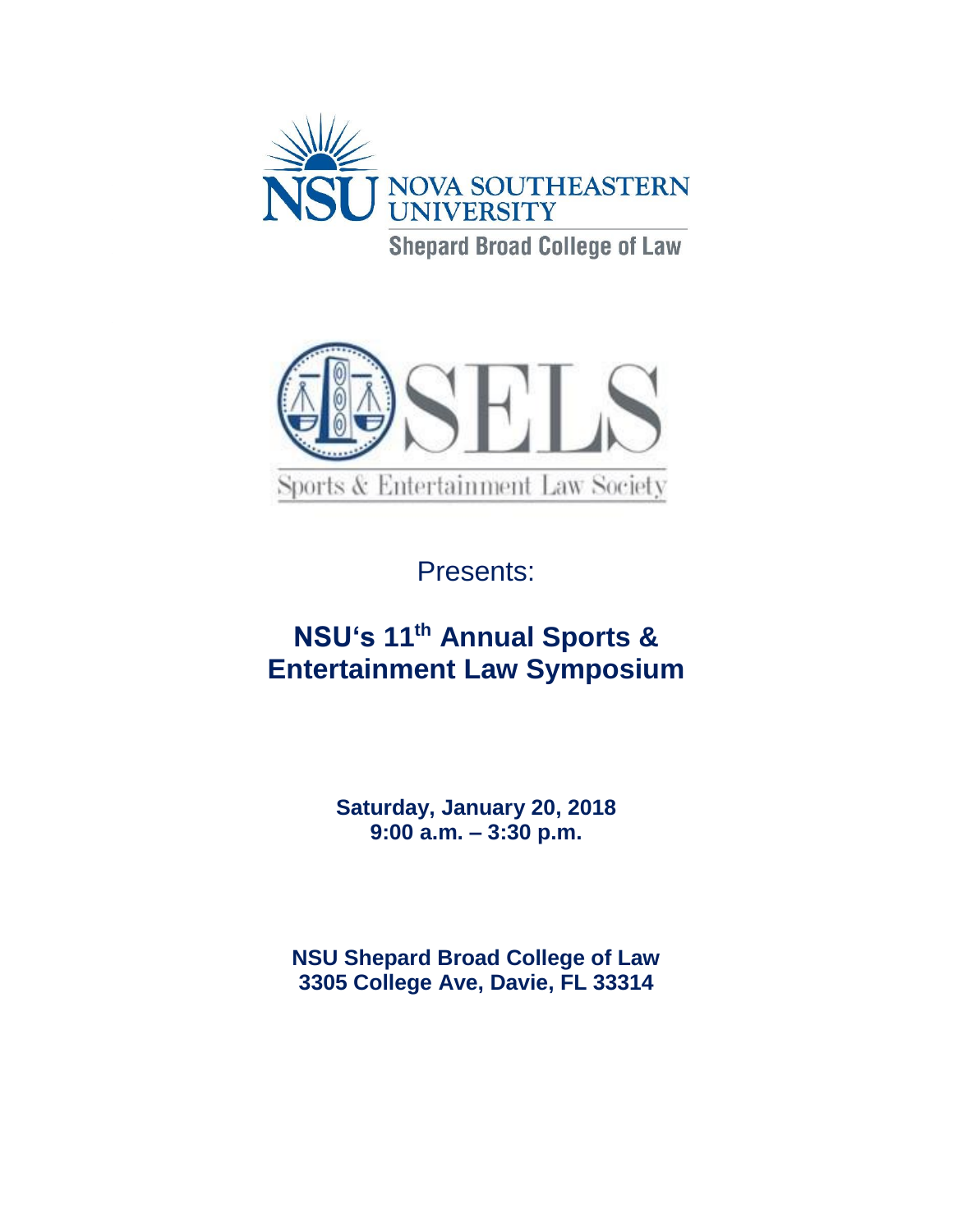## **AGENDA**:

## **Registration: 9:00 - 9:30AM**

### **Breakfast/Opening Remarks: 9:30 - 9:45 AM**

#### **Estate Issues in Entertainment and Sports: 10:00 AM - 11:15 AM**

This presentation by Jennifer Gomez will focus on the areas of estate planning and asset protection for athletes and entertainers. It will discuss some of the common mistakes made by attorneys when drafting wills and trusts for entertainers and athletes. Also it will provide valuable advice on how to properly draft a will to best protect your client's future interests.

#### *Speaker:*

**Jennifer Gomez-** Law Offices of Jennifer Gomez, P.A

#### **First Amendment Issues in Sports and the Right to Protest 11:30AM -12:30 PM**

The pregame protests of the National Anthem in sports last year was one of the biggest news stories in the country. This panel will focus on the athlete's first amendment right to protest and discuss the role of the national sports organizations and their ability to interfere. This presentation will feature an intimate discussion with Bruce Rogow

#### *Speaker:*

**Bruce Rogow** – Founding Professor of Law and Adjunct Professor

**Lunch: 12:45 PM- 1:15 PM**